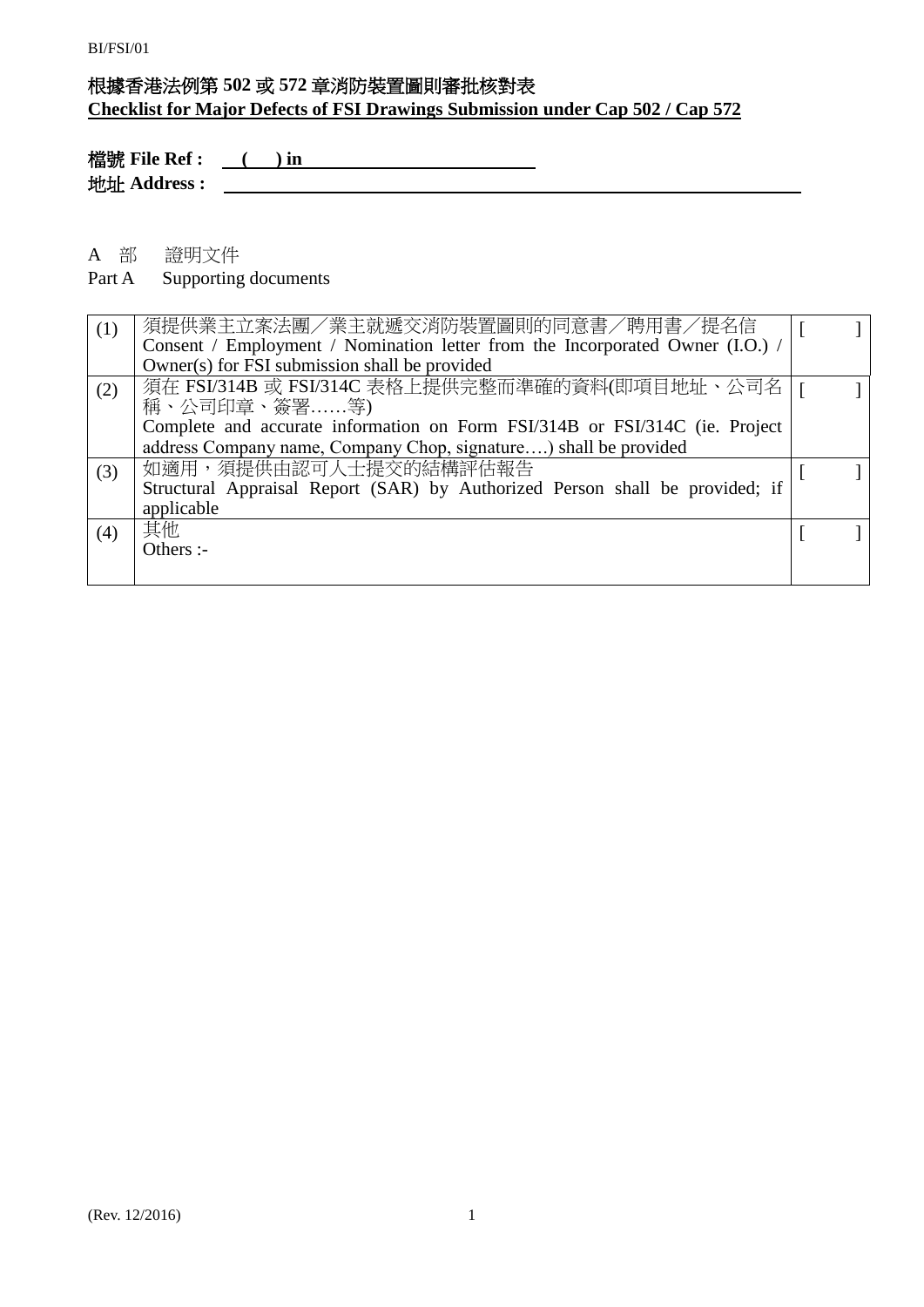B 部 消防装置圖則的一般要求<br>Part B General requirement in FSI

### General requirement in FSI drawings

| (1)  | 須提供準確的圖則清單/樓宇位置及平面圖/圖例/消防註釋及其消防裝置的                                                    | ſ                |  |
|------|---------------------------------------------------------------------------------------|------------------|--|
|      | 狀況與準則 (現有/新安裝部分)                                                                      |                  |  |
|      | Accurate drawing List / Location & Block Plan / Legend / Fire Services Notes with     |                  |  |
|      | status criteria (existing / newly installed portions) shall be provided               |                  |  |
| (2)  | 任何不包括在所遞交圖則內的樓宇範圍/部分,須以影線或陰影顯示並加上說<br>明                                               | $\sqrt{ }$       |  |
|      | Any areas / portions of the building not included in your submission shall be hatched |                  |  |
|      | or shaded with description                                                            |                  |  |
| (3)  | 消防裝置圖則與消防安全指示/已獲批准的建築圖則不符                                                             | $\left[ \right]$ |  |
|      | FSI drawings do not tally with Fire Safety Direction / approved general building plan |                  |  |
| (4)  | 消防註釋與消防裝置圖則不符                                                                         | L                |  |
|      | FS notes do not tally with FSI drawings                                               |                  |  |
| (5)  | 須提交3套圖則,其中至少2套須要著色                                                                    | L                |  |
|      | Three (3) sets of drawing shall be submitted with at least 2 sets in colour           |                  |  |
| (6)  | 須依從消防處通函第4/96號的規定圖則比例和顏色代碼。而現有消防裝置須以                                                  | $\overline{a}$   |  |
|      | 虛線顯示                                                                                  |                  |  |
|      | Drawing scale and colour codes shall be provided in accordance with FSD Circular      |                  |  |
|      | Letter No. 4/96. The existing FSI works to be shown in hidden lines.                  |                  |  |
| (7)  | 重新遞交的消防裝置圖則明顯未經修訂,或未有依據上次遞交時所獲的意見,                                                    | $\overline{a}$   |  |
|      | 相應更改                                                                                  |                  |  |
|      | FSI plan resubmission is obviously not amended or without incorporating the           |                  |  |
|      | comments made in previous submission                                                  |                  |  |
| (8)  | 須整合整棟樓宇的消防裝置。如適用,須提供整套消防裝置(包括樓宇住宅和                                                    | $\overline{a}$   |  |
|      | 非住宅部分),或在消防裝置圖則上標示每個整合點                                                               |                  |  |
|      | $FSI(s)$ for the entire building is required to be integrated. Full set of $FSI(s)$   |                  |  |
|      | including domestic and non-domestic portions of the building shall be provided or     |                  |  |
|      | any integrated point(s) to be marked on FSI drawings if applicable                    |                  |  |
| (9)  | 文字和符號難以閱讀                                                                             | L                |  |
|      | (字體/符號過小,或文字/符號與圖則的色彩對比過低)                                                            |                  |  |
|      | Text and symbols are not readable                                                     |                  |  |
|      | (size of font/symbol is too small / low colour contrast between text/symbols and the  |                  |  |
|      | drawing)                                                                              |                  |  |
| (10) | 其他                                                                                    | $\Gamma$         |  |
|      | Others :-                                                                             |                  |  |
|      |                                                                                       |                  |  |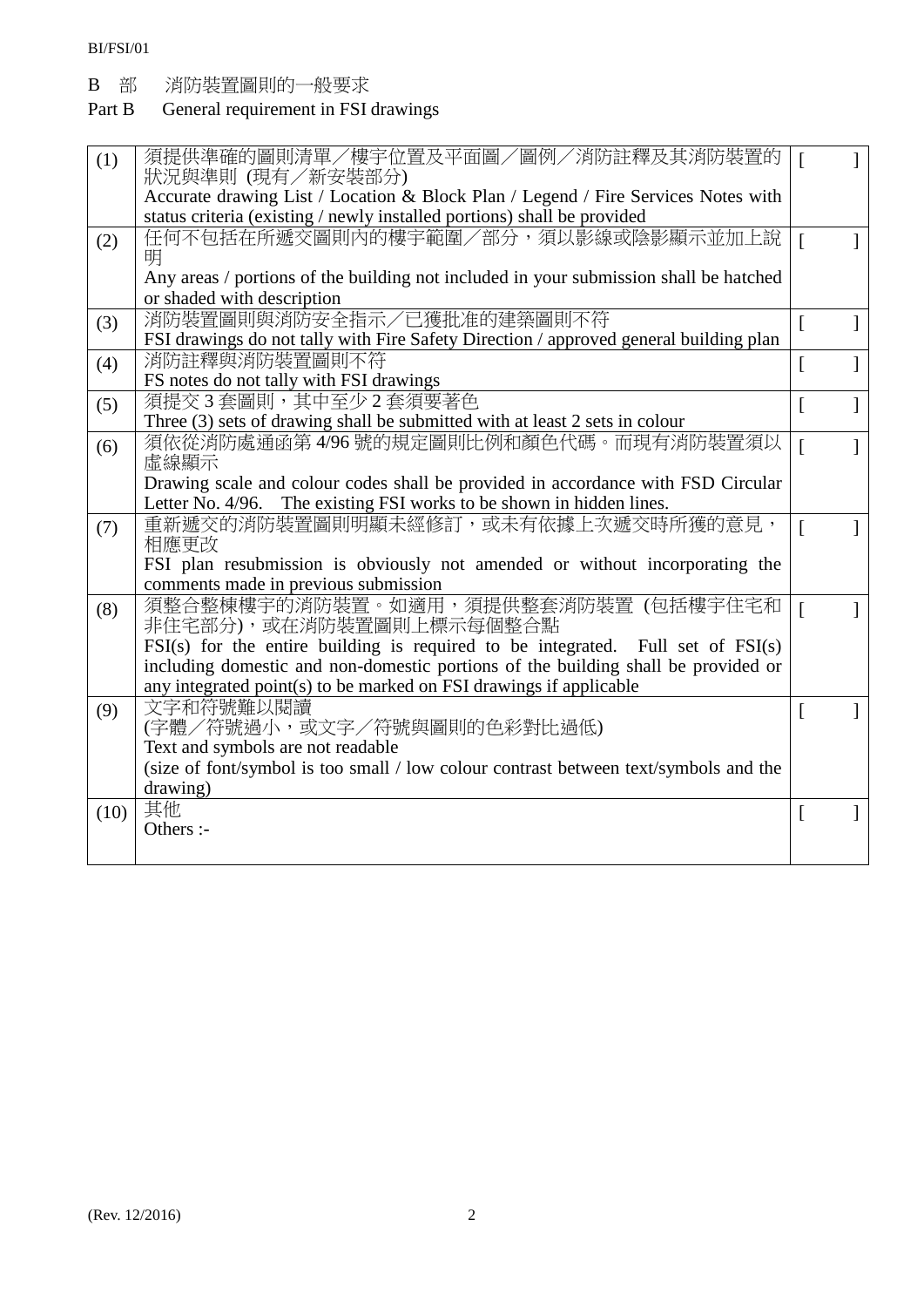C 部 消防栓/喉轆系統

## Part C FH/HR System

| (1)  | 須提供系統示意圖 (喉管/電路)                                                                        | <sup>[</sup>   |  |
|------|-----------------------------------------------------------------------------------------|----------------|--|
|      | Schematic Diagram(s) (piping / circuitry ) shall be provided                            |                |  |
| (2)  | 須根據消防安全指示/消防處守則 1994,提供有效水容量的消防水缸                                                       | ſ              |  |
|      | FS tank with appropriate effective water capacity shall be provided in accordance       |                |  |
|      | with Fire Safety Direction / FSD Codes of Practice 1994                                 |                |  |
| (3)  | 須提供消防水缸的位置                                                                              | $\overline{[}$ |  |
|      | Location of FS tank shall be provided                                                   |                |  |
| (4)  | 須提供消防泵的位置                                                                               | $\sqrt{ }$     |  |
|      | Location of FS pumps shall be provided                                                  |                |  |
| (5)  | 須根據消防安全指示提供 主/後備 的固定消防泵                                                                 |                |  |
|      | Duty / standby fixed fire pump(s) shall be provided in accordance with Fire Safety      |                |  |
|      | Direction (FSDn)                                                                        |                |  |
| (6)  | 須根據消防安全指示提供 主/後備 的中途泵                                                                   | L              |  |
|      | Duty / standby intermediate booster pump(s) shall be provided in accordance with        |                |  |
|      | Fire Safety Direction (FSDn)                                                            |                |  |
| (7)  | 須提供準確的消防泵性能資料(壓力和流量資料列表)                                                                | Ι.             |  |
|      | Accurate FS pump performance (pressure and flow schedule) shall be provided             |                |  |
| (8)  | 消防入水口須設計和設置於地面層 (以位於樓宇正面為合符標準最佳位置)                                                      |                |  |
|      | FS inlet(s) shall be provided $\&$ designed on G/F (preferably at the principle face of |                |  |
|      | the building)                                                                           |                |  |
| (9)  | 消防裝置整合點須預留及標示在消防裝置圖則上以便整合整棟樓宇的消防裝置                                                      |                |  |
|      | Facilities reserved for integration to the building system(s) shall be indicated on the |                |  |
|      | FSI drawings                                                                            |                |  |
| (10) | 須提供正常電源                                                                                 | I.             |  |
|      | Primary power supply shall be provided                                                  |                |  |
| (11) | 須提供後備緊急電源                                                                               | $\overline{a}$ |  |
|      | Secondary power supply shall be provided                                                |                |  |
| (12) | 其他                                                                                      | $\lceil$       |  |
|      | Others :-                                                                               |                |  |
|      |                                                                                         |                |  |
|      |                                                                                         |                |  |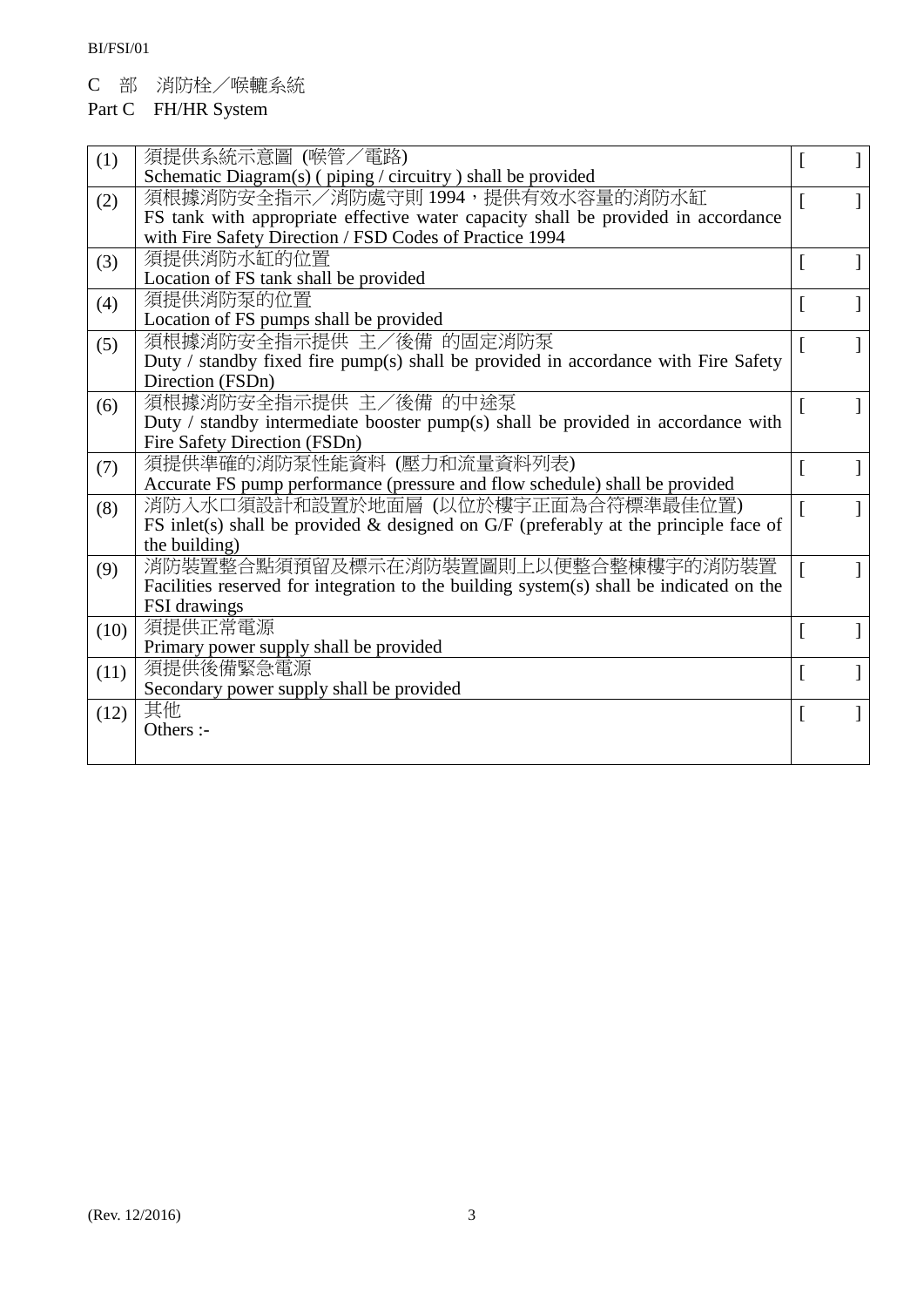D 部 喉轆系統

# Part D Hose Reel System

| (1)  | 須提供系統示意圖 (喉管/電路)                                                                        |          |  |
|------|-----------------------------------------------------------------------------------------|----------|--|
|      | Schematic Diagram(s) (piping / circuitry ) shall be provided                            |          |  |
| (2)  | 須根據消防安全指示,提供有效水容量的消防水缸                                                                  |          |  |
|      | FS tank with appropriate effective water capacity shall be provided in accordance       |          |  |
|      | with Fire Safety Direction                                                              |          |  |
| (3)  | 須提供消防水缸的位置                                                                              | $\lceil$ |  |
|      | Location of FS tank shall be provided                                                   |          |  |
| (4)  | 須提供消防泵的位置                                                                               |          |  |
|      | Location of FS pumps shall be provided                                                  |          |  |
| (5)  | 須提供準確的消防泵性能資料 (壓力和流量資料列表)                                                               |          |  |
|      | Accurate FS pump performance (pressure and flow schedule) shall be provided             |          |  |
| (6)  | 消防裝置整合點須預留及標示在消防裝置圖則上以便整合整棟樓宇的消防裝置                                                      |          |  |
|      | Facilities reserved for integration to the building system(s) shall be indicated on the |          |  |
|      | FSI drawings                                                                            |          |  |
| (7)  | 須提供正常電源                                                                                 | I.       |  |
|      | Primary power supply shall be provided                                                  |          |  |
| (8)  | 須提供後備緊急電源                                                                               |          |  |
|      | Secondary power supply shall be provided                                                |          |  |
| (9)  | 須依從消防處通函第 2/2016 號要求, 提供防止回流裝置的規格資料, 並可以產                                               |          |  |
|      | 品目錄的形式提交                                                                                |          |  |
|      | For a proposal of improvised hose reel system (direct-feed type), specification for the |          |  |
|      | backflow preventer which may be in the form of product catalogue, shall be provided     |          |  |
|      | in accordance with FSD Circular Letter No. 2/2016.                                      |          |  |
| (10) | 須依從消防處通函第 2/2016 號要求, 提供折衷式喉轆系統(直接供水類型)的水                                               |          |  |
|      | 力計算資料                                                                                   |          |  |
|      | Hydraulic calculation for the improvised hose reel system (direct-feed type) shall be   |          |  |
|      | provided in accordance with FSD Circular Letter No. 2/2016.                             |          |  |
| (11) | 其他                                                                                      |          |  |
|      | Others :-                                                                               |          |  |
|      |                                                                                         |          |  |
|      |                                                                                         |          |  |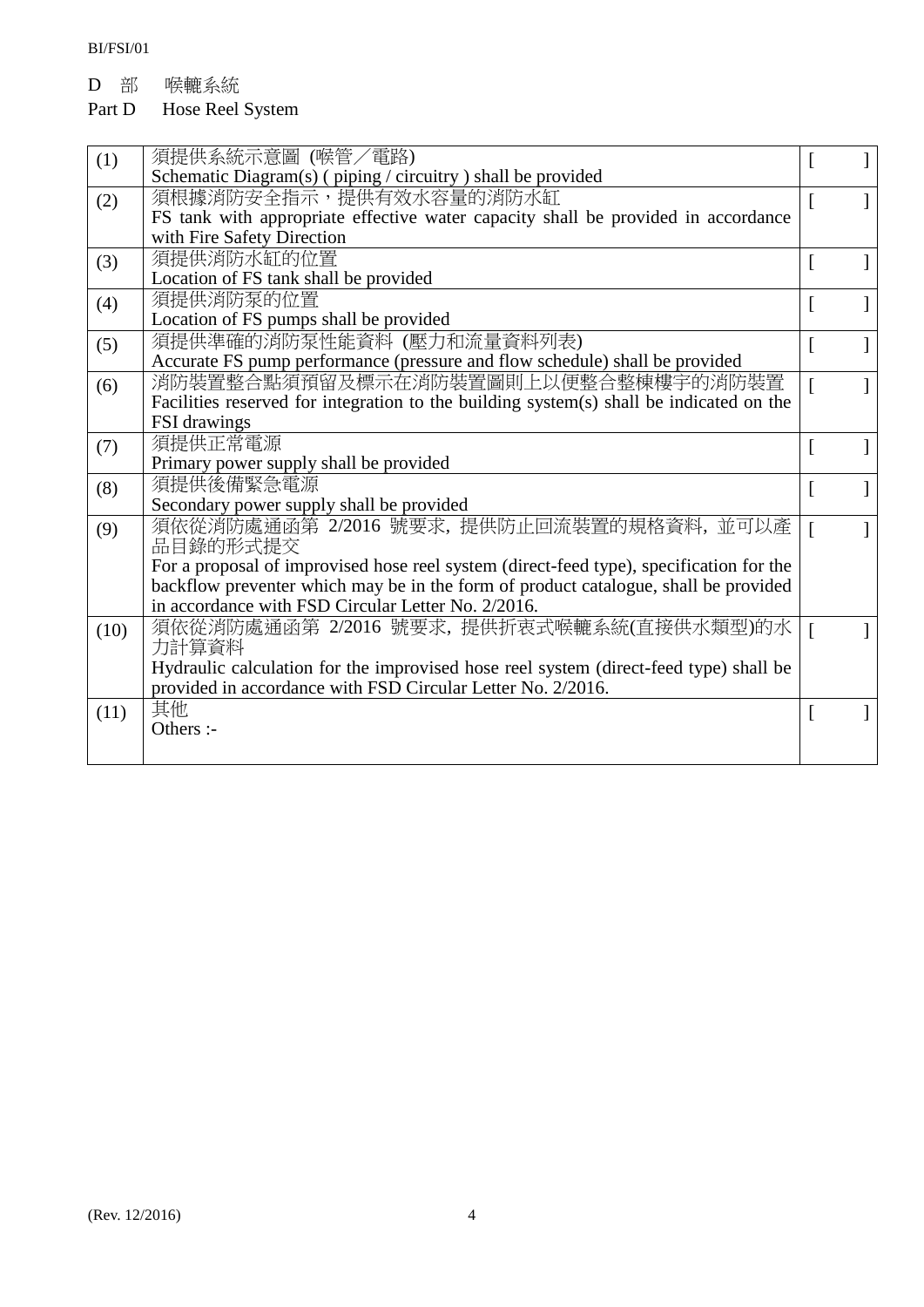E 部 自動花灑系統

### Part E Automatic Sprinkler System

| (1)  | 須提供系統示意圖 (喉管/電路/訊號)                                                                     |          |  |
|------|-----------------------------------------------------------------------------------------|----------|--|
|      | Schematic Diagram(s) (piping / circuitry / signal) shall be provided                    |          |  |
| (2)  | 須根據消防安全指示/《英國防損委員會準則》提供有效水容量的花灑水缸                                                       |          |  |
|      | Sprinkler tank with appropriate effective water capacity shall be provided in           |          |  |
|      | accordance with Fire Safety Direction / LPC Rules                                       |          |  |
| (3)  | 須提供花灑水缸的位置                                                                              |          |  |
|      | Location of sprinkler tank shall be provided                                            |          |  |
| (4)  | 須提供花灑泵的位置                                                                               | $\lceil$ |  |
|      | Location of sprinkler pumps shall be provided                                           |          |  |
| (5)  | 須提供準確的花灑泵性能資料 (壓力和流量資料列表)                                                               |          |  |
|      | Accurate sprinkler pump performance (pressure and flow schedule) shall be provided      |          |  |
| (6)  | 花灑入水口須設計和設置於地面層(以位於樓宇正面為合符標準最佳位置)                                                       |          |  |
|      | Sprinkler inlet(s) shall be provided & designed on $G/F$ (preferably at the principle   |          |  |
|      | face of the building)                                                                   |          |  |
| (7)  | 消防裝置整合點須預留及標示在消防裝置圖則上以便整合整棟樓宇的消防裝置                                                      |          |  |
|      | Facilities reserved for integration to the building system(s) shall be indicated on the |          |  |
|      | FSI drawings                                                                            |          |  |
| (8)  | 如適用,須整合建築物內所有現有的花灑系統及新裝花灑系統/裝置                                                          |          |  |
|      | All existing sprinkler system(s) and new sprinkler system/installation of the building  |          |  |
|      | are required to be integrated if applicable                                             |          |  |
| (9)  | 須提供正常電源                                                                                 |          |  |
|      | Primary power supply shall be provided                                                  |          |  |
| (10) | 須提供後備緊急電源                                                                               |          |  |
|      | Secondary power supply shall be provided                                                |          |  |
| (11) | 其他                                                                                      |          |  |
|      | Others :-                                                                               |          |  |
|      |                                                                                         |          |  |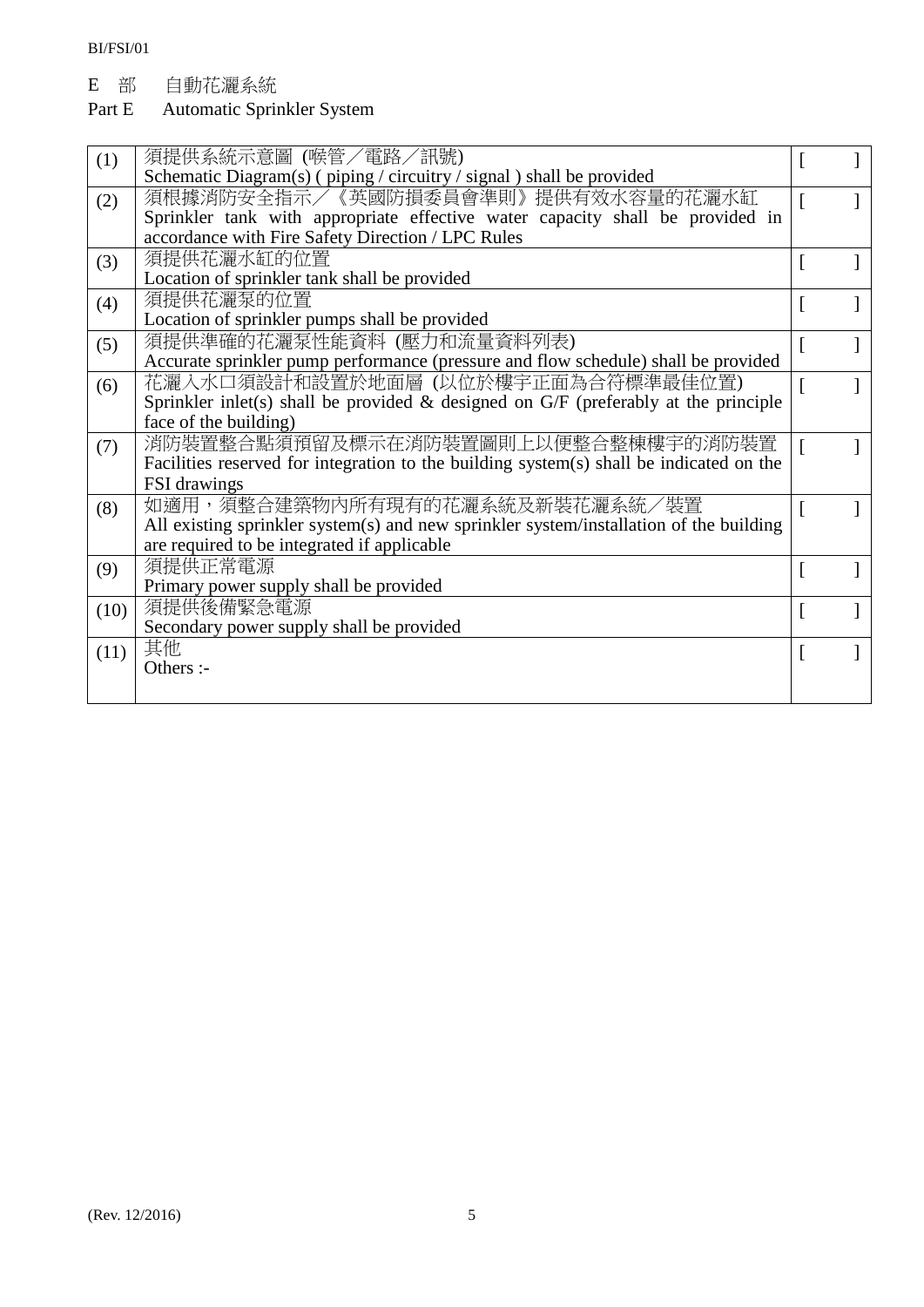F 部 折衷式花灑系統

### Part F Improvised Sprinkler System

| (1)  | 須提供系統示意圖 (喉管/電路/訊號)<br>Schematic Diagram(s) (piping / circuitry / signal) shall be provided |                |  |
|------|---------------------------------------------------------------------------------------------|----------------|--|
| (2)  | 須註明根據消防處通函第 4/96 號折衷式花灑系統的供水水源 (即由街喉直接供                                                     | ſ              |  |
|      | 水或 由現有的消防栓/喉轆系統接駁供水)                                                                        |                |  |
|      | The water supplies for Improvised Sprinkler System shall be provided in accordance          |                |  |
|      | with FSD Circular Letter No. 4/96 (ie. Direct Town's Main Connection / Connection           |                |  |
|      | from Existing FH/HR System).                                                                |                |  |
| (3)  | 現有的消防水缸位置與已獲批核的有關建築圖則不符                                                                     | $\overline{a}$ |  |
|      | Location of existing FS tank does not tally with the relevant approved building plan        |                |  |
| (4)  | 如適用,須提供花灑泵的位置                                                                               | ſ              |  |
|      | Location of sprinkler pumps shall be provided if applicable                                 |                |  |
| (5)  | 如適用,須提供準確的花灑泵性能資料 (壓力和流量資料列表)                                                               | ſ              |  |
|      | Accurate sprinkler pump performance (pressure and flow schedule) shall be provided          |                |  |
|      | if applicable                                                                               |                |  |
| (6)  | 花灑入水口須設計和設置於地面層 (以位於樓宇正面為合符標準最佳位置)                                                          | ſ              |  |
|      | Sprinkler inlet(s) shall be provided $\&$ designed on G/F (preferably at the principle      |                |  |
|      | face of the building)                                                                       |                |  |
| (7)  | 須就折衷式花灑系統提供準確的水力計算數據資料列表                                                                    | ſ              |  |
|      | Accurate hydraulic calculation for Improvised Sprinkler System shall be provided            |                |  |
| (8)  | 如適用,須整合建築物內所有現有的花灑系統及新裝花灑系統/裝置                                                              | ſ              |  |
|      | All existing sprinkler system(s) and new sprinkler system/installation of the building      |                |  |
|      | are required to be integrated if applicable                                                 |                |  |
| (9)  | 須根據消防處通函第4/96號的說明,設計及安裝折衷式花灑系統                                                              | ſ              |  |
|      | Design and installation of Improvised Sprinkler System shall be provided in                 |                |  |
|      | accordance with FSD Circular Letter No. 4/96                                                |                |  |
| (10) | 須提供正常電源                                                                                     | ſ              |  |
|      | Primary power supply shall be provided<br>須提供後備緊急電源                                         |                |  |
| (11) |                                                                                             | ſ              |  |
|      | Secondary power supply shall be provided                                                    |                |  |
| (12) | 其他<br>Others :-                                                                             | $\overline{[}$ |  |
|      |                                                                                             |                |  |
|      |                                                                                             |                |  |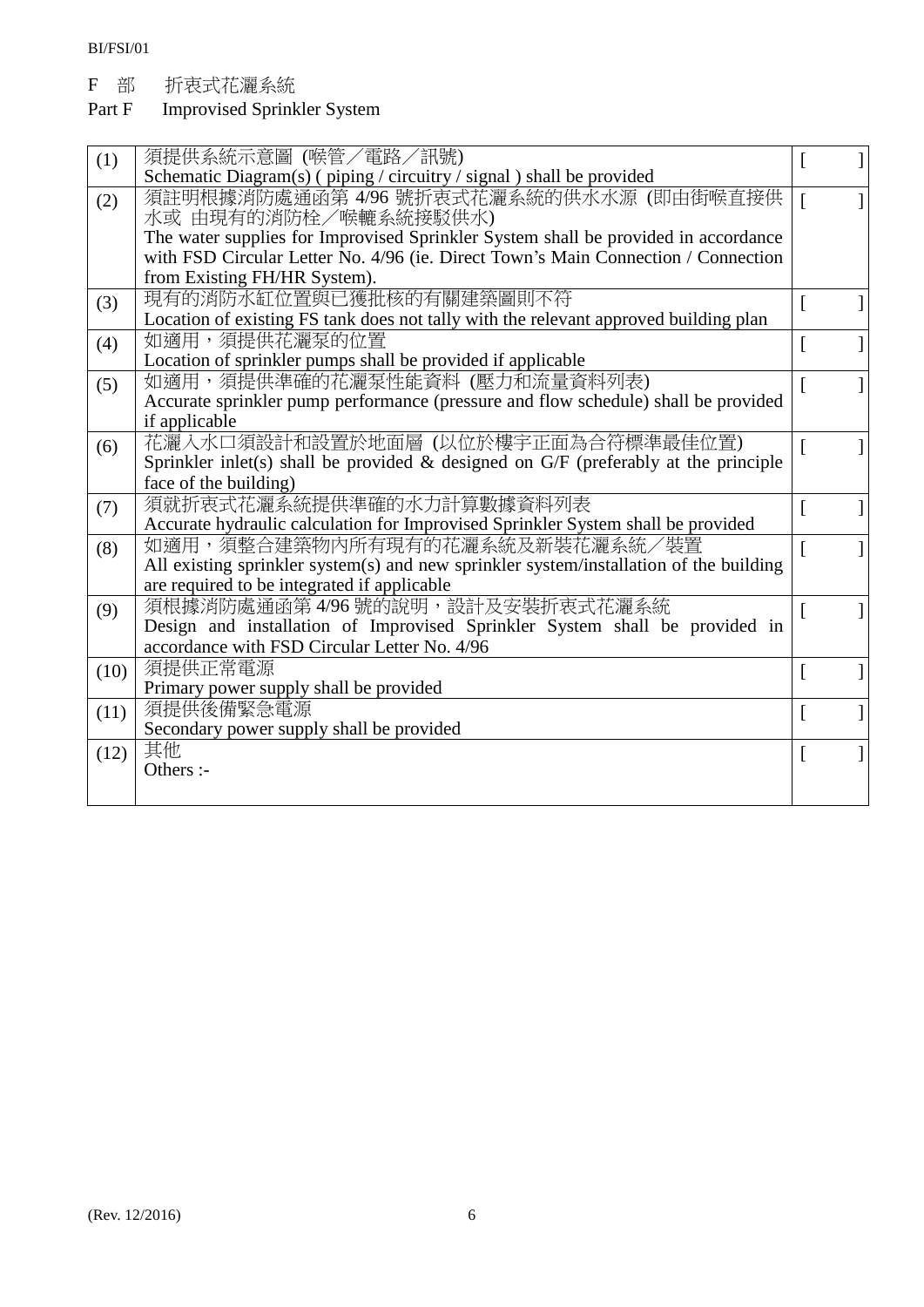BI/FSI/01

G 部 手控火警警報系統/火警偵測系統

### Part G Manual Fire Alarm (MFA) / Automatic Fire Alarm (AFA) System

| (1) | 須提供系統示意圖 (電路/訊號)<br>Schematic Diagram(s) (circuitry / signal) shall be provided                                               |  |
|-----|-------------------------------------------------------------------------------------------------------------------------------|--|
| (2) | 須提供正常電源                                                                                                                       |  |
| (3) | Primary power supply shall be provided<br>須提供後備緊急電源                                                                           |  |
| (4) | Secondary power supply shall be provided<br>如適用,須整合建築物內所有現有的及新安裝的手控火警警報系統/火警偵測                                                |  |
|     | 系統<br>All newly installed and/or existing Manual Fire Alarm / Automatic Fire Alarm                                            |  |
|     | systems for the building are required to be integrated if applicable                                                          |  |
| (5) | 消防裝置整合點須預留及標示在消防裝置圖則上以便整合整棟樓宇的消防裝置<br>Facilities reserved for integration to the building system(s) shall be indicated on the |  |
|     | <b>FSI</b> drawings<br>其他                                                                                                     |  |
| (6) | Others :-                                                                                                                     |  |
|     |                                                                                                                               |  |

H 部 機械通風系統的自動中斷操作裝置<br>Part H Automatic cut-off device for mechanic

## Automatic cut-off device for mechanical ventilation system

| (1) | 須提供氣流示意圖                                                                        |  |
|-----|---------------------------------------------------------------------------------|--|
|     | Schematic air flow diagram shall be provided                                    |  |
| (2) | 須提供用以通風/空氣調節控制系統的中斷方法,及有關用以通風/空氣調節                                              |  |
|     | 控制系統的合併系統的中斷方法原因                                                                |  |
|     | Method used to trip off VAC equipment and substantiation for combination of any |  |
|     | methods used in VAC System shall be provided                                    |  |
| (3) | 須提供空氣處理機組/通風扇資料列表                                                               |  |
|     | Schedule of $AHU(s)$ / Ventilation Fan(s) shall be provided                     |  |
| (4) | 須提供空氣處理機組/通風扇位置的分布圖                                                             |  |
|     | Layout plan for the location of $AHU(s)$ / Ventilating Fan(s) shall be provided |  |
| (5) | 其他                                                                              |  |
|     | Others :-                                                                       |  |
|     |                                                                                 |  |